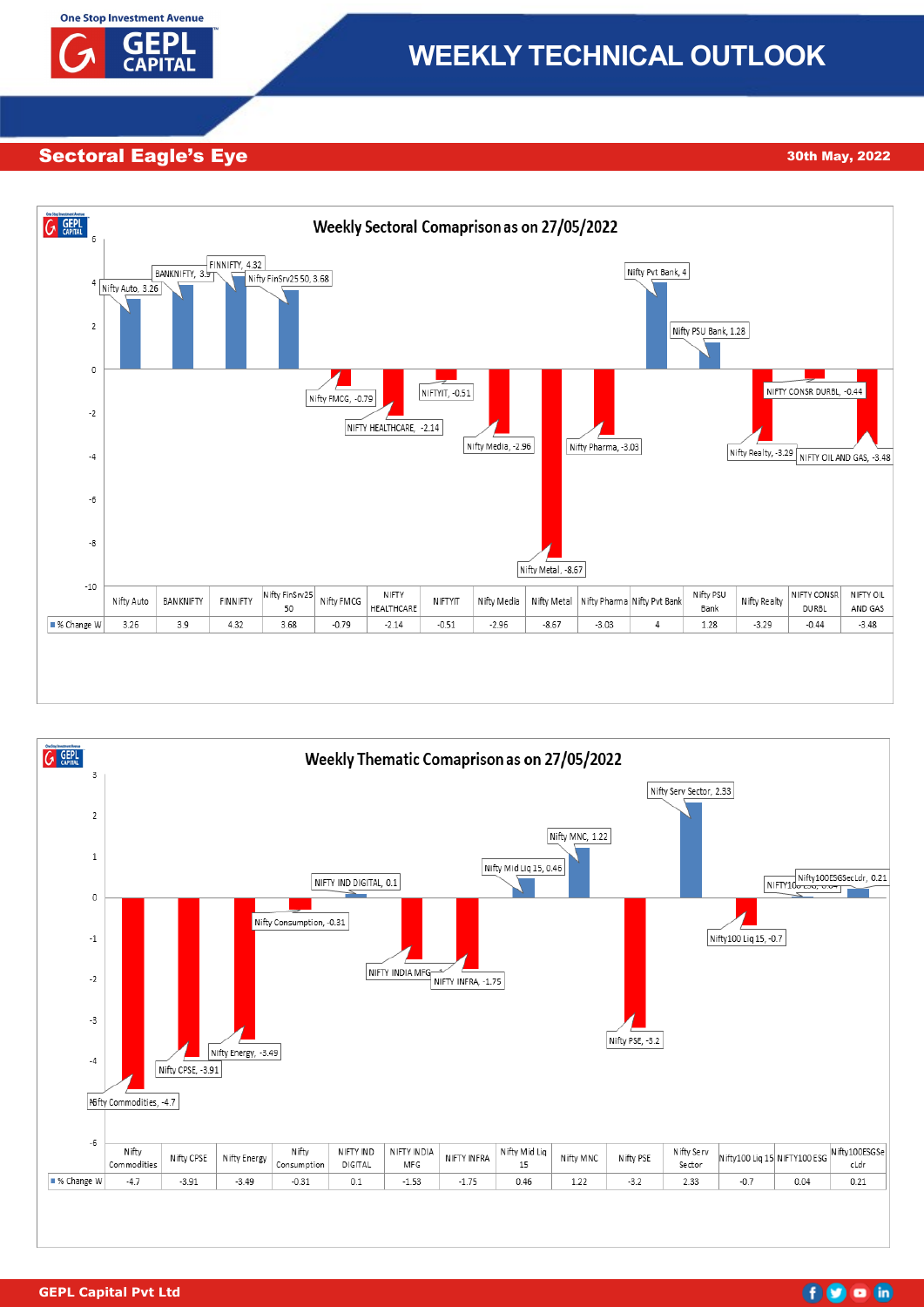# **Bullish Sectoral Index 30th May, 2022**

# **NIFTY AUTO : 11270.25 weekly change (+3.26%)**



# **Observation**

- Nifty AUTO after correction from the highs of 12140 took support at the 38.2% Fibonacci retracement level (9188) level.
- On the weekly charts the index is on the verge of a Cup & Handle pattern breaking which indicates a trend reversal.
- In the current week the index formed a Bullish candle with a long lower shadow and ended above the 20 week SMA (10921).
- The RSI indicator on weekly time frame has also given a breakout and is sustaining above the 50 mark indicating bullish momentum in the counter.

# **Inference & Expectations**

- On the mid term charts Nifty AUTO is moving higher after forming a reversal pattern.
- The price action on all the time frame charts suggests that there is a possibility of an upside from current levels.
- We expect that the prices can move higher towards 11850 (Multiple Touch Points) followed by 12140 levels (Swing High).
- Going ahead 10800 will act as a strong support for the index.

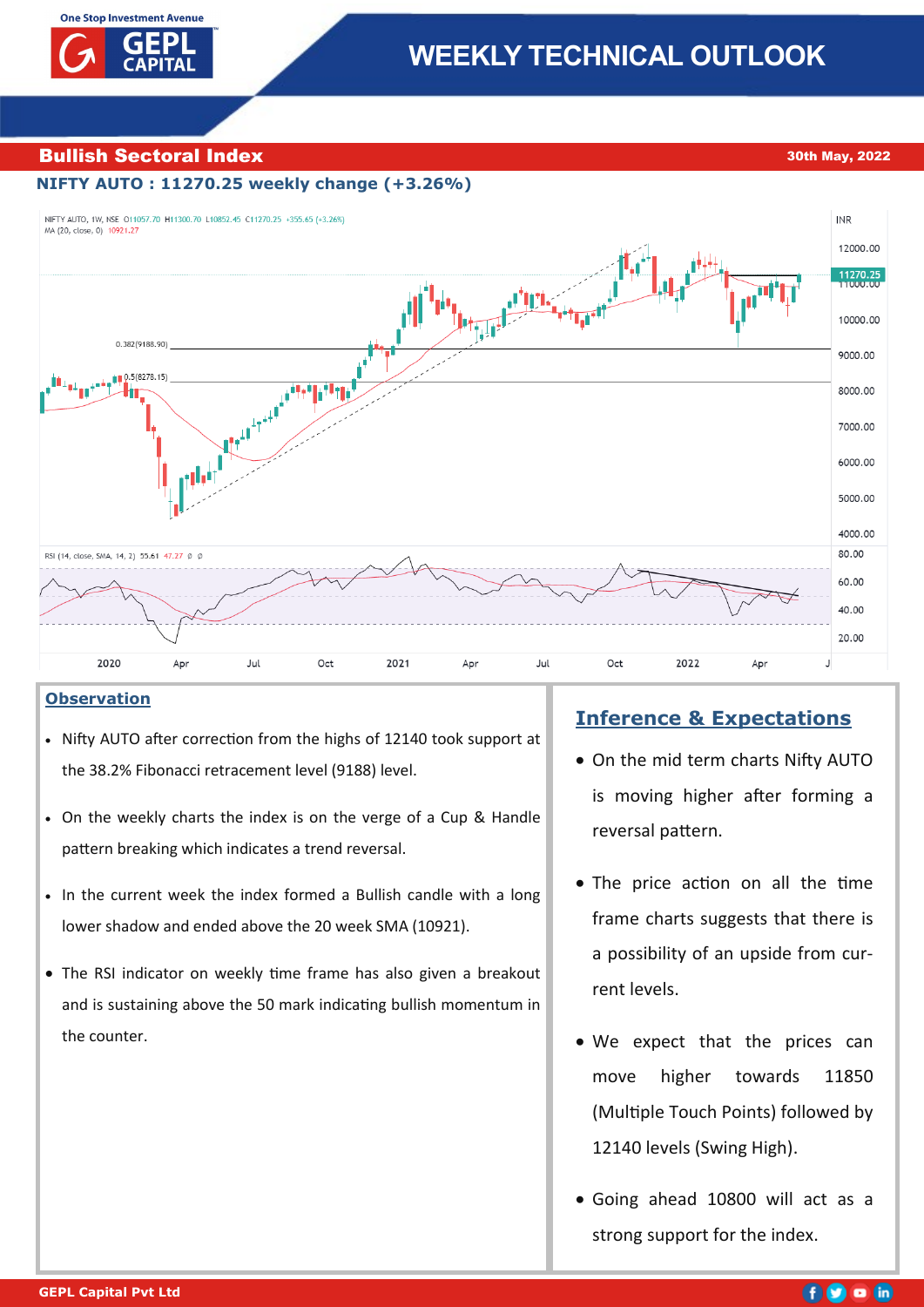# **Bearish Sectoral Index 30th May, 2022**

# **NIFTY PSE : 3959.60 weekly change (-3.20%)**



## **Observation**

- For past 5 weeks Nifty PSE is moving with lower high and lower lows formation.
- On the weekly charts we can observe that the index has formed a double top formation at the 4500 mark.
- In the current week the index moved lower after facing resistance at the 20 week SMA (4121).
- RSI plotted on the weekly timeframe has dipped and is sustaining below the 50 mark.

### **Inference & Expectations**

- The NIFTY PSE has breached and sustained below its previous month's low (4102).
- The prices action and the technical parameters mentioned above point towards the possibility of short-term bearish momentum to continue.
- Going ahead a break below 3900 can drag the prices towards 3650 - 3700 zone (Multiple touch points)
- On the higher side index can face resistance at 4100 level.